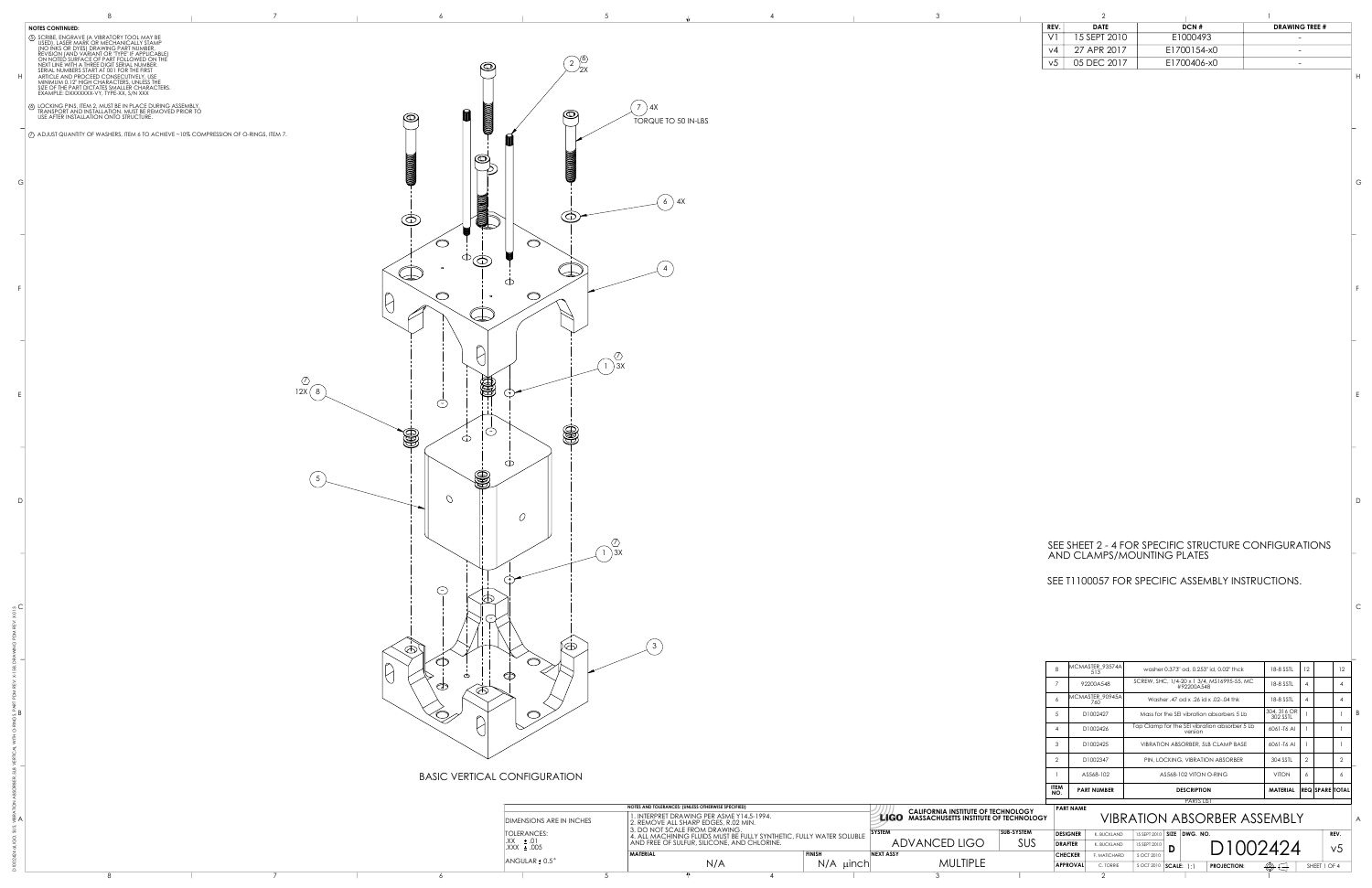





























| 11              | D1002081               | OMC VIBRATION ABSORBER MOUNTING PLATE                    | 6061-T6 Al      |                        |
|-----------------|------------------------|----------------------------------------------------------|-----------------|------------------------|
| 10              | 92200A537              | SCREW, SHC, 1/4-20 x 1/2, MS16995-48, MC<br>#92200A537   | 300 SSTL        |                        |
|                 | MCMASTER_90945A<br>761 | Washer .47 od x .26 id x .06-.07 thk                     | 18-8 SSTL       |                        |
|                 | 92200A544              | SCREW, SHC, 1/4-20 x 1 1/4, MS16995-53, MC<br>#92200A544 | 300 SSTL        |                        |
|                 | D100895                | Plate 2 for SEI Vibration absorber 5 Lb version          | 6063-T6         |                        |
| $5\overline{)}$ | MCMASTER_90945A<br>760 | Washer .47 od x .26 id x .02-.04 thk                     | 18-8 SSTL       |                        |
|                 | 92200A548              | SCREW, SHC, 1/4-20 x 1 3/4, MS16995-55, MC<br>#92200A548 | 18-8 SSTL       |                        |
| ITEM<br>NO.     | <b>PART NUMBER</b>     | <b>DESCRIPTION</b>                                       | <b>MATERIAL</b> | <b>REQ SPARE TOTAL</b> |
|                 |                        | <b>PARTS LIST</b>                                        |                 |                        |

|                    | <b>PARTS LIST</b>        |                                                          |                 |            |                    |          |  |  |  |  |
|--------------------|--------------------------|----------------------------------------------------------|-----------------|------------|--------------------|----------|--|--|--|--|
| <b>ITEM</b><br>NO. | <b>PART NUMBER</b>       | <b>DESCRIPTION</b>                                       | <b>MATERIAL</b> | <b>REQ</b> | <b>SPARE TOTAL</b> |          |  |  |  |  |
| 4                  | 92200A548                | SCREW, SHC, 1/4-20 x 1 3/4, MS16995-55, MC<br>#92200A548 | 18-8 SSTL       | 4          |                    | $\Omega$ |  |  |  |  |
| 5                  | MCMASTER_90945A <br>760. | Washer .47 od x .26 id x .02-.04 thk                     | 18-8 SSTL       | 4          |                    | 4        |  |  |  |  |
| 7                  | D <sub>100895</sub>      | Plate 2 for SEI Vibration absorber 5 Lb version          | 6063-T6         |            |                    |          |  |  |  |  |
| 8                  | 92200A544                | SCREW, SHC, 1/4-20 x 1 1/4, MS16995-53, MC<br>#92200A544 | 300 SSTL        | 4          |                    | 4        |  |  |  |  |
| 9                  | MCMASTER_90945A<br>761   | Washer .47 od x .26 id x .06-.07 thk                     | 18-8 SSTL       | 4          |                    | 4        |  |  |  |  |
| 10                 | 92200A537                | SCREW, SHC, 1/4-20 x 1/2, MS16995-48, MC<br>#92200A537   | 300 SSTL        | 4          |                    | 4        |  |  |  |  |
| 11                 | D1002174                 | <b>FM-BS VIBRATION ABSORBER MOUNTING PLATE</b>           | 6061-T6 AI      |            |                    |          |  |  |  |  |



# HLTS CONFIGURATION HASTS CONFIGURATION

| 8<br>$5\phantom{.0}$<br>$\overline{4}$<br><b>ITEM</b><br>NO. | D1001060<br>D1000895<br>MCMASTER_90945A<br>760<br>92200A548<br><b>PART NUMBER</b> | Plate 2 for SEI Vibration absorber 5 Lb version<br>Washer .47 od x .26 id x .02-.04 thk<br>SCREW, SHC, 1/4-20 x 1 3/4, MS16995-55, MC<br>#92200A548<br><b>DESCRIPTION</b><br><b>PARTS LIST</b> | 6063-T6<br>18-8 SSTL<br>18-8 SSTL<br><b>MATERIAL</b> | <b>REQ</b> | $ SPACE $ TOTAL | $\Omega$ |
|--------------------------------------------------------------|-----------------------------------------------------------------------------------|------------------------------------------------------------------------------------------------------------------------------------------------------------------------------------------------|------------------------------------------------------|------------|-----------------|----------|
|                                                              |                                                                                   |                                                                                                                                                                                                |                                                      |            |                 |          |
|                                                              |                                                                                   |                                                                                                                                                                                                |                                                      |            |                 |          |
|                                                              |                                                                                   |                                                                                                                                                                                                |                                                      |            |                 |          |
|                                                              |                                                                                   |                                                                                                                                                                                                |                                                      |            |                 |          |
|                                                              |                                                                                   | CLAMP, VIBRATION ABSORBER, HLTS                                                                                                                                                                | 6061-T6 Al                                           |            |                 |          |
| $\circ$                                                      | MCMASTER_92196A<br>540                                                            | SHCS, 1/4-20 x 1.75" (1" to Fully Threaded)                                                                                                                                                    | AISI 304                                             |            |                 |          |
| 10                                                           | 92200A544                                                                         | SCREW, SHC, 1/4-20 x 1 1/4, MS16995-53, MC<br>#92200A544                                                                                                                                       | 300 SSTL                                             |            |                 |          |
| 11                                                           | MCMASTER_90945A<br>761                                                            | Washer .47 od x .26 id x .06-.07 thk                                                                                                                                                           | 18-8 SSTL                                            |            |                 |          |

|                    |                         | <b>PARTS LIST</b>                                        |                 |            |                    |   |
|--------------------|-------------------------|----------------------------------------------------------|-----------------|------------|--------------------|---|
| <b>ITEM</b><br>NO. | <b>PART NUMBER</b>      | <b>DESCRIPTION</b>                                       | <b>MATERIAL</b> | <b>REQ</b> | <b>SPARE TOTAL</b> |   |
| 4                  | 92200A548               | SCREW, SHC, 1/4-20 x 1 3/4, MS16995-55, MC<br>#92200A548 | 18-8 SSTL       |            |                    |   |
| 5                  | MCMASTER_90945A<br>760. | Washer, 47 od x, 26 id x, 02-04 thk                      | 18-8 SSTL       | 4          |                    | 4 |
| $\overline{7}$     | D1000895                | Plate 2 for SEI Vibration absorber 5 Lb version          | 6063-T6         |            |                    |   |
| 8                  | MCMASTER_92196A<br>540  | SHCS, 1/4-20 x 1.75" (1" to Fully Threaded)              | AISI 304        | 4          |                    |   |
| 9                  | 92200A544               | SCREW, SHC, 1/4-20 x 1 1/4, MS16995-53, MC<br>#92200A544 | 300 SSTL        | 4          |                    |   |
| 10                 | MCMASTER 90945A<br>761  | Washer, 47 od x, 26 id x, 06-, 07 thk                    | 18-8 SSTL       | 4          |                    |   |
| 11                 | D1001059                | CLAMP, VIBRATION ABSORBER, HSTS                          | 6061-T6 AL      |            |                    |   |

1

C



D E

F

G

H

C

E

F

D

G

B

H



## OMC CONFIGURATION FM/BS CONFIGURATION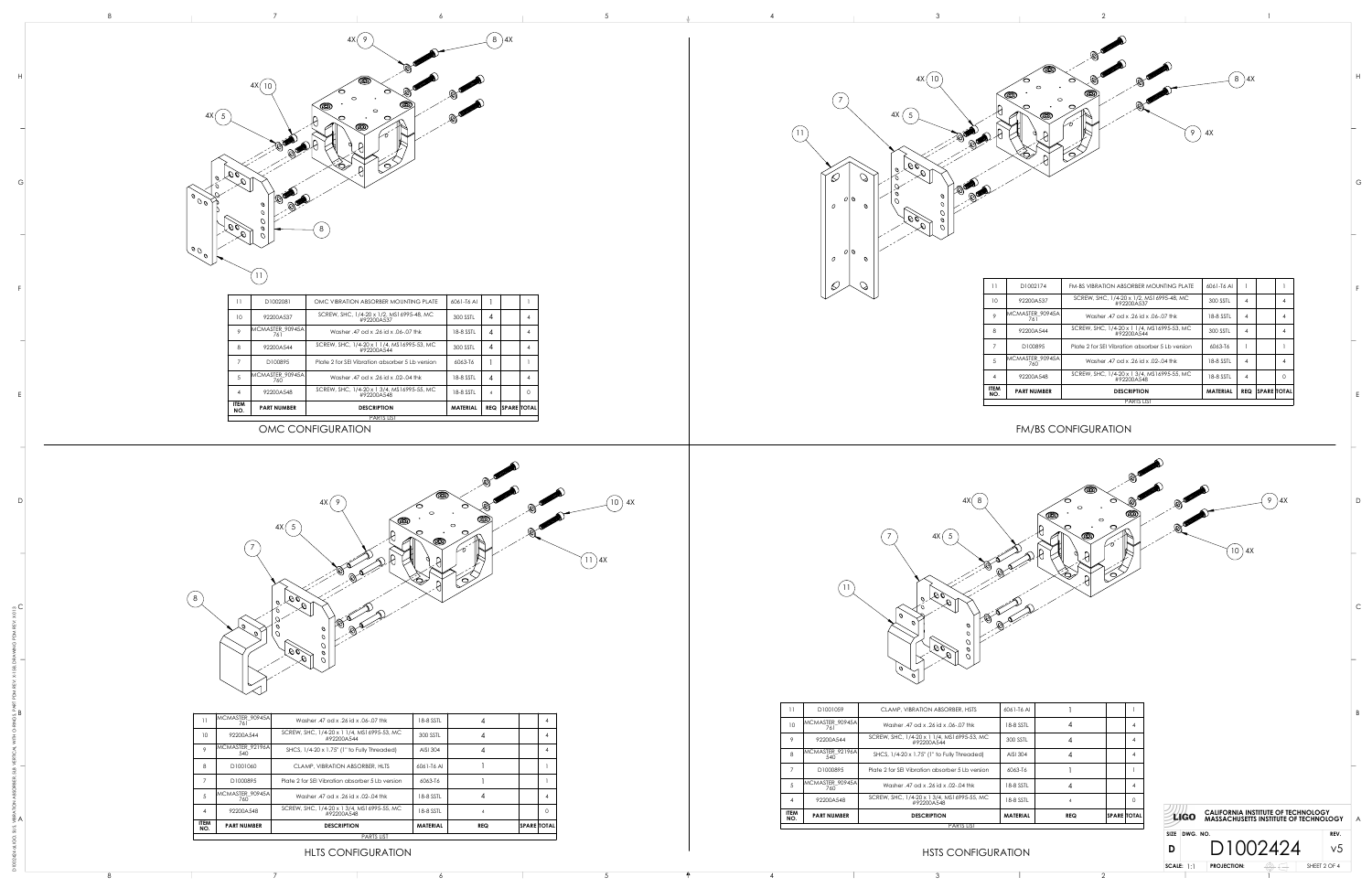9 4X

 $\begin{array}{c|ccccc}\n8 & 3 & 2 \\
\hline\n\end{array}$ 









| 12                 | 92210A548              | $1/4 - 20 \times 13/482$ deg FHS                         | 18-8 SSTL       | 4          |                     | 0        |
|--------------------|------------------------|----------------------------------------------------------|-----------------|------------|---------------------|----------|
| 10                 | MCMASTER 90945A<br>761 | Washer, 47 od x, 26 id x, 06-07 thk                      | 18-8 SSTL       | 4          |                     | 0        |
| 9                  | 92200A544              | SCREW, SHC, 1/4-20 x 1 1/4, MS16995-53, MC<br>#92200A544 | 300 SSTL        | 4          |                     | 0        |
| 8                  | D1001060               | CLAMP, VIBRATION ABSORBER, HLTS                          | 6061-T6 AI      |            |                     | 0        |
|                    | D1000895               | Plate 2 for SEI Vibration absorber 5 Lb version          | 6063-T6         |            |                     | $\Omega$ |
| <b>ITEM</b><br>NO. | <b>PART NUMBER</b>     | <b>DESCRIPTION</b>                                       | <b>MATERIAL</b> | <b>REQ</b> | $ SPACE $ TOTAL $ $ |          |
|                    |                        | <b>PARTS LIST</b>                                        |                 |            |                     |          |

| 12                 | D1002597               | CLAMP, VIBRATION ABSORBER, UPPER QUAD                    | 6061-T6 AI      |            |                    | $\Omega$ |
|--------------------|------------------------|----------------------------------------------------------|-----------------|------------|--------------------|----------|
|                    | D1002594               | UPPER QUAD VIBRATION ABSORBER MOUNTING<br>PLATE          | 6061-T6 AI      |            |                    | 0        |
| 10 <sup>°</sup>    | 92210A548              | $1/4 - 20 \times 1$ 3/4 82 deg FHS                       | 18-8 SSTL       | 4          |                    | $\Omega$ |
| 8                  | MCMASTER 90945A<br>761 | Washer, 47 od x, 26 id x, 06-, 07 thk                    | 18-8 SSTL       | 4          |                    | $\Omega$ |
|                    | 92200A544              | SCREW, SHC, 1/4-20 x 1 1/4, MS16995-53, MC<br>#92200A544 | 300 SSTL        | 4          |                    | $\Omega$ |
| <b>ITEM</b><br>NO. | <b>PART NUMBER</b>     | <b>DESCRIPTION</b>                                       | <b>MATERIAL</b> | <b>REQ</b> | <b>SPARE TOTAL</b> |          |
|                    |                        | <b>PARTS LIST</b>                                        |                 |            |                    |          |

1

**Committee Committee** 

D

E

F

G

H

C

E

F

D

G

B

H